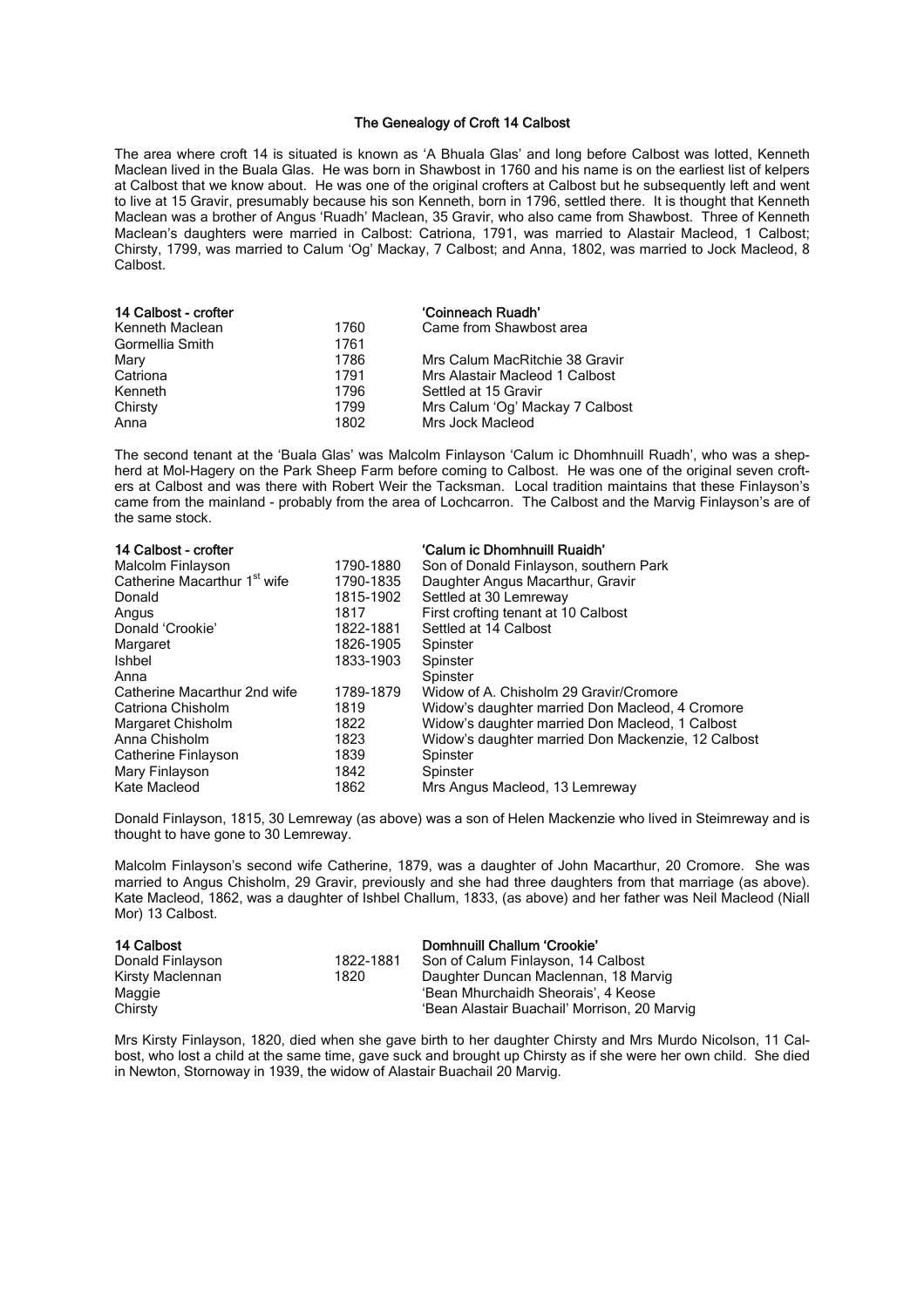| 14 Calbost - crofter |           | 'Donnachadh Alastair'                   |
|----------------------|-----------|-----------------------------------------|
| Duncan Macleod       | 1827-1905 | Son of Alastair Macleod, 1 Calbost      |
| Margaret Chisholm    | 1826-1900 | Step-daughter of Calum Finlayson        |
| Robert               | 1859      | Drowned at Wick aged 21 years           |
| Angus                | 1861-1891 | died at the age of 30 years             |
| John                 | 1864      | Died at Fraserburgh aged about 20 years |
| Murdo                | 1867-1894 | died about 27 years of age              |

All of Duncan Macleod's family died young and he invited his nephew Roderick Macleod, 1 Calbost, to come to croft 14 as follows:

| 14 Calbost                |      | 'Ruaridh Aonghais Alastair'           |
|---------------------------|------|---------------------------------------|
| Roderick Macleod          | 1865 | Son of Angus Macleod, 1 Calbost       |
| <b>Chirsty MacRitchie</b> | 1866 | Daughter Norman Macritchie, 38 Gravir |
| Chirsty                   |      | Married in Tolsta-Chaolais            |
| Mary Ann                  |      | Mrs Roderick Mackinnon, 1 Garyvard    |
| Ann                       |      | Mrs M. Mackenzie Grimshader/at Gravir |
| Peggy                     |      |                                       |
| Angus                     |      | Lost in Royal Navy, Second World War  |
| Norman                    |      | <b>Emigrated to Australia</b>         |

Subsequently the family of Roderick Macleod, 1865, moved to 38 Gravir and later on they moved to 2 Glen Gravir. Thereafter croft 14 Calbost went over to Mr & Mrs Murdo Kennedy through family relationship with Margaret Chisholm, 1826, wife of Duncan Macleod, and her sister Ann who was the wife of Donald Mackenzie 'sen' 'Domhnuill Thormoid', 12 Calbost. His daughter Catherine married Kenneth Mackenzie at 26 Crossbost and their daughter Anna 'Bean an Sidhear' was the wife of the incoming tenant to croft 14 - Murdo Kennedy 1865 as follows:

| 14 Calbost     |           | 'An Sidhear'                                     |
|----------------|-----------|--------------------------------------------------|
| Murdo Kennedy  | 1865      | Son of Roderick Kennedy, 2 Calbost               |
| Anna Mackenzie | 1872      | Daughter Kenneth Mackenzie, 26 Crossbost         |
| Roderick       | 1898      | Killed in the First World War, Jan 1915, aged 18 |
| Peggy          | 1899      | Mrs Murdo Macritchie, 21 Gravir                  |
| Chirsty        | 1904      | Mrs Donald Macleod, 8 Crossbost                  |
| Murdo          | 1908      | Lost, Royal Navy Second World War                |
| Kenneth        | 1907-1983 | Royal Naval Regular                              |
| lain           |           | Infant                                           |
| Jessie         |           | Infant                                           |
| Ina            | 1911      | Spinster at Stornoway                            |
| John           | 1913      | Settled at 14 Calbost / moved to Stornoway       |

Murdo Kennedy, 1865, the head of the above family, was a regular soldier, having served 17 years in the Seaforth Highlanders. He served in India, South Africa and Egypt and he held two medals with seven clasps. When his son Roderick was killed early in the First World War he volunteered twice for active service but because of his age (about 50 years) he was not accepted.

| 14 Calbost<br>John Kennedy | 1913 | 'lain an t'Shidhear'<br>Son of Murdo Kennedy, 14 Calbost |
|----------------------------|------|----------------------------------------------------------|
| Lizzie Brown               |      | From Islivig, Uig, Lewis                                 |
| Muriel                     | 1944 | Married in Uist                                          |
| Hugh                       | 1945 | Settled in Ayrshire                                      |
| Murdo                      | 1946 |                                                          |
| Kenny John                 | 1950 |                                                          |
| Margaret Ann               | 1949 | Settled in Stornoway                                     |
| Leslie                     | 1951 | Settled in Aberdeen                                      |

The family of John Kennedy 1913, moved to Stornoway in the 1950s.

The croft has now gone over to John Murdo Matheson, 30 Gravir.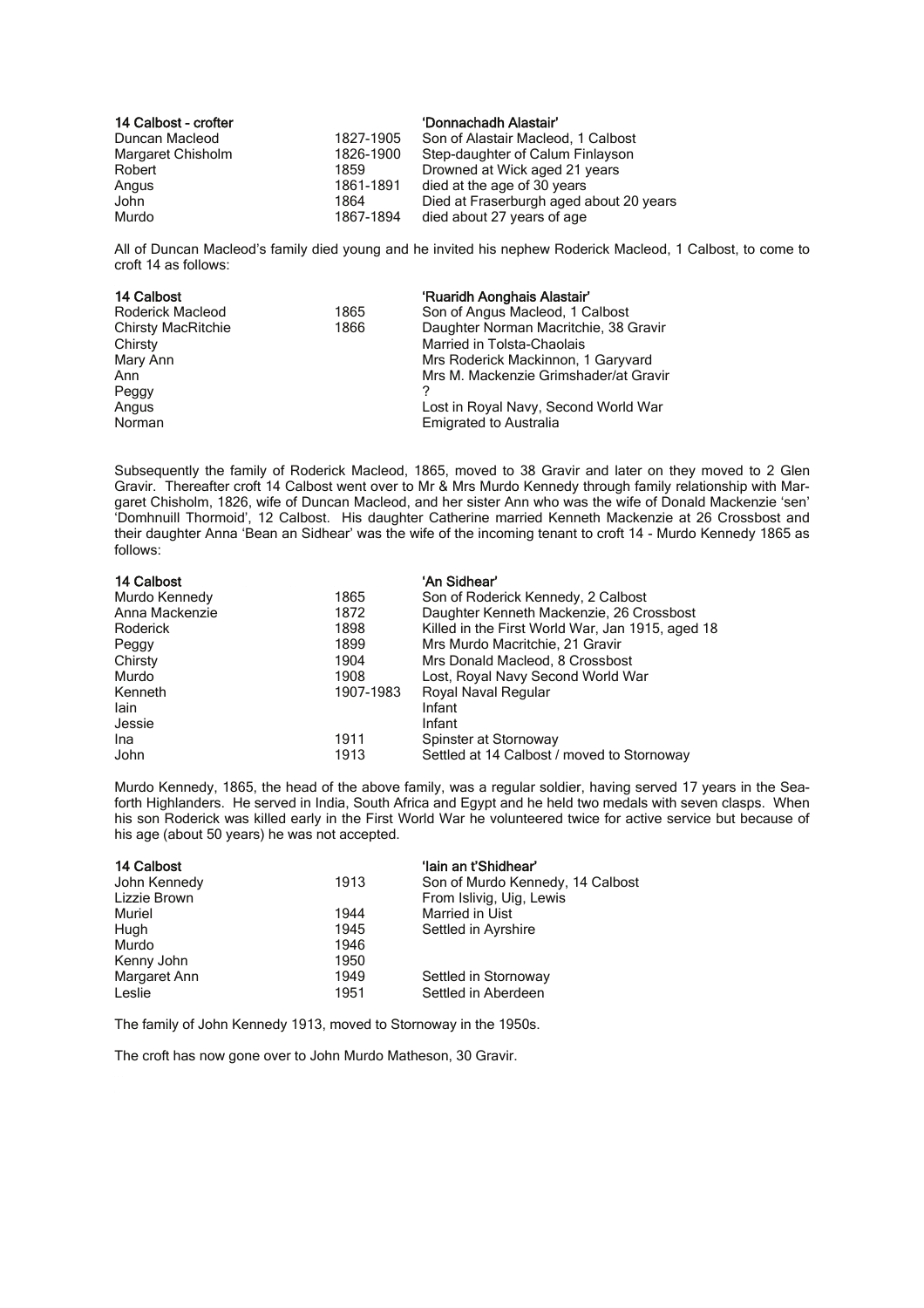Below: Ex-regular soldier Murdo Kennedy, 1865, 14 Calbost, served 20 years in the Seaforth Highlanders, and his oldest daughter Peggy (Mrs Murdo Macritchie, 21 Gravir). Murdo served in India, Egypt and South Africa, among other places. He held two medals and seven clasps.





Above right: Murdo's eldest son Roderick, 1898, who was only 16 years old when the First World War broke out, had already joined the 1<sup>st</sup> Cameroonians by giving a false age. His father volunteered to take his place but his offer was declined. Roderick was killed in action at La Bassee on 25<sup>th</sup> January 1915, at the age of 17 years. Again his father volunteered for active service but his services were declined again.





Above left: Murdo Kennedy, 1908, another son. He served in the Second World War and lost his life on 8th February 1940, at the age of 30 years, when his ship H.M.S. 'Fort Royal' was sunk by enemy bombers.

Above centre: John Kennedy 1913 another son who was a pre-war Royal Naval Reservist and a leading seaman on Minesweeping duties for 5 ½ years during the Second World War. John was the last resident crofter on croft 14 Calbost before he moved to Stornoway.

Above right: Kenneth Kennedy 1909 another son. He served 10 years in the Royal Navy between the two world wars. He was recalled to active service in 1939 and served throughout the war as a Chief Petty Officer mainly in the Pacific War theatre.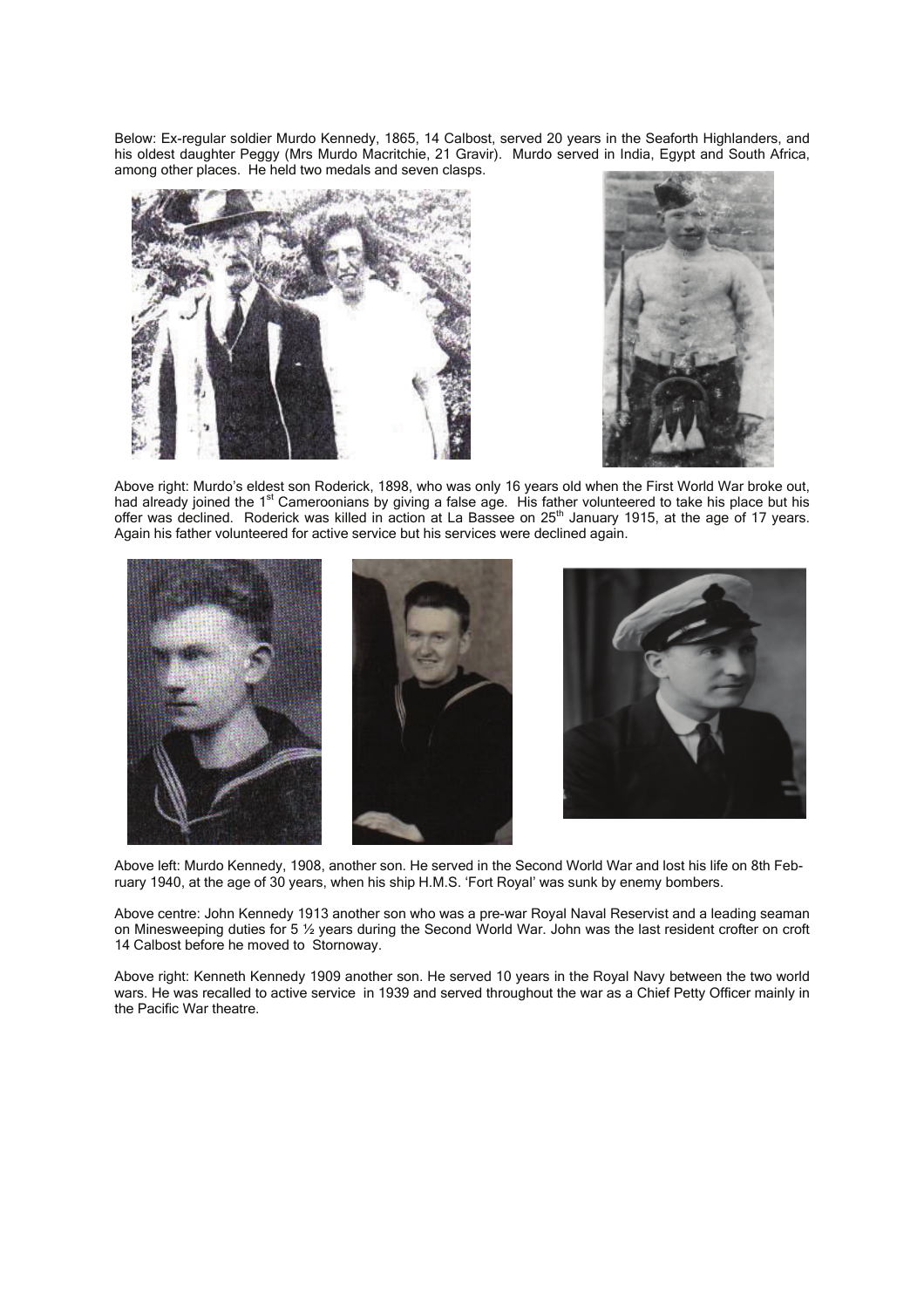

Right: Chirsty Kennedy 'Christag-an-T'Sidhear', 1905, 14 Calbost, married Donald Macleod 8 Crossbost at 44 Crossbost.

Left: Murdo Kennedy 'A Saighdeir', 14 Calbost, and his wife Ann Mackenzie





Chirsty's mother, Annie Mackenzie 'Bean-an-T'Sidhear', 14 Calbost daughter of Kenneth Mackenzie 26 Crossbost.



Above centre: Also in the 1930s are three members of the family of Mr & Mrs Murdo Kennedy, 14 Calbost, at play. In front, Chirsty Kennedy, 1905, who later became Mrs Donald Macleod, Crossbost; and her sister Ina, 1911; and Brother Kenneth, 1907? Kenneth served as a Stewart in the Royal Navy for many years.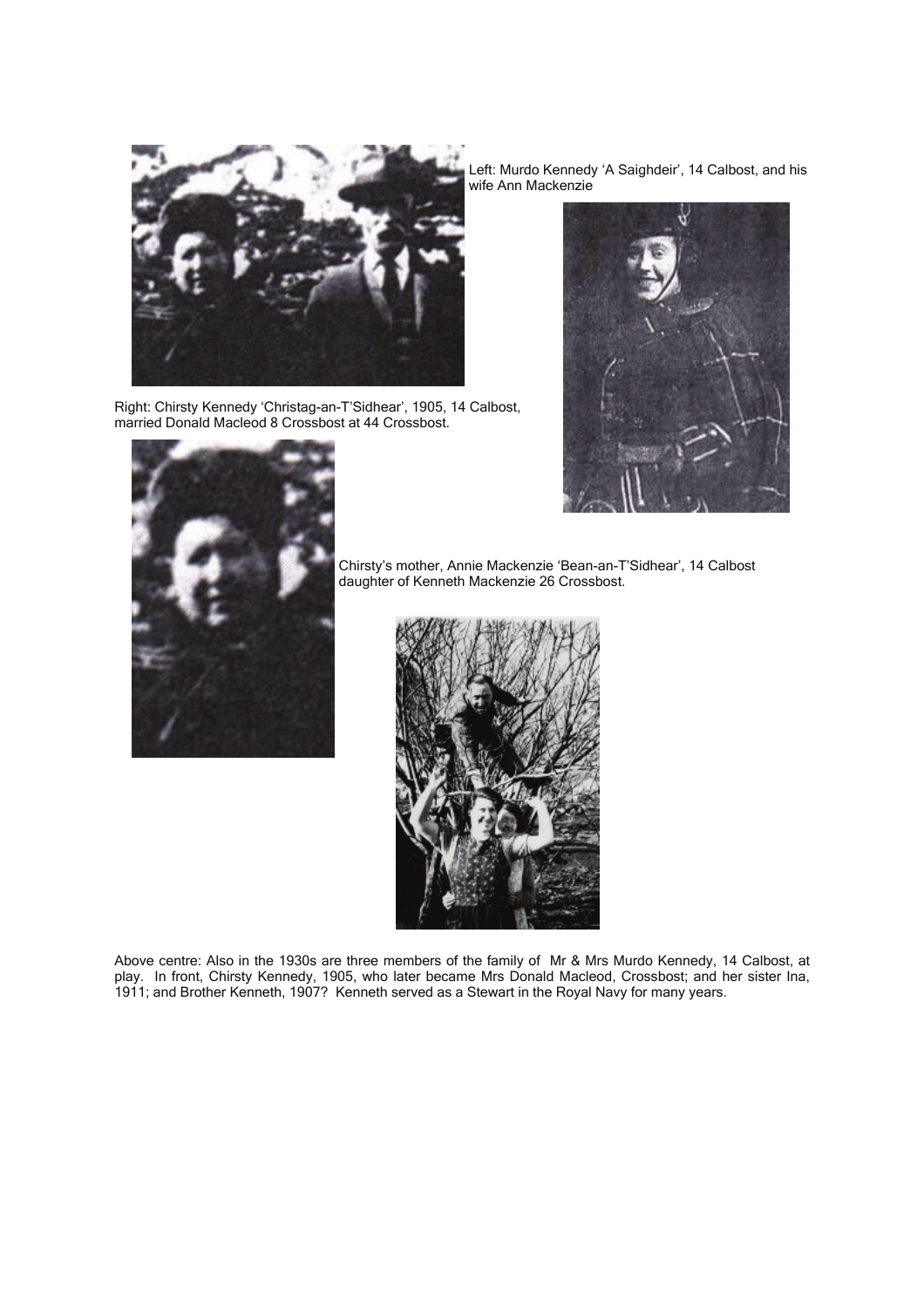Attest Free, N. 120 Maniel the perchased de for se mislaid as Dodium of  $\mathfrak{p}$  on its situated PARTICULARY CENTRICATE of Distinguist No. 2-452 Chicks - Chance Charmelas ingagimid carry growledge Charles model mas colored  $\begin{array}{l|l} \hline \mbox{tweak} & \mbox{Riemann} \hspace{0.5cm} \overline{f} & \mbox{pno} \; , \; \bar{d} \; \bar{d} \; \mbox{m}, \\ \hline \mbox{t} & \mbox{t} \end{array}$ : Bazana varildayını 1891<br>Salfainin Medal **Mail da seat**  $400 - 401$ \*Series About N. po \$32.0p tress - Guil George <u>San Br</u><br>1944 <u>of Jamese population</u> 15 B. Dawiel Car in. Commences man Text George<br>1900 - The Great Company History submot at b<sub>m</sub>



Regular soldier Murdo Kennedy 1865 of 14 Calbost joined the2<sup>nd</sup> Battalion of the Seaforth Highlanders in 1885 at the age of 19 years and served in India, Egypt and South Africa. He was discharged in 1902 and held several medals and clasps. His granddaughter, Mrs Muriel Morrison carefully treasured his soldier's apron which he was allowed to keep as a memento. Mr Kennedy volunteered for active service during the 1<sup>st</sup> World War but was declined on grounds of his age. He lost his 17 year old son Roderick in France in 1915 and his 30 year old son Murdo in 940 when his naval ship was sunk by enemy action.



Peggy Kennedy, 1899, daughter of Murdo 'Sidhear' Kennedy, 14 Calbost and her mother Anna Mackenzie, 1872, formerly from 26 Crossbost, outside their home at 14 Calbost. Subsequently Peggy married Murdo 'Fido' Macritchie, 21 Gravir, and they had three children - Annie Mary, married in England; Roderick, married at 1 Garyvard; and Calum married in the family home at 21 Gravir.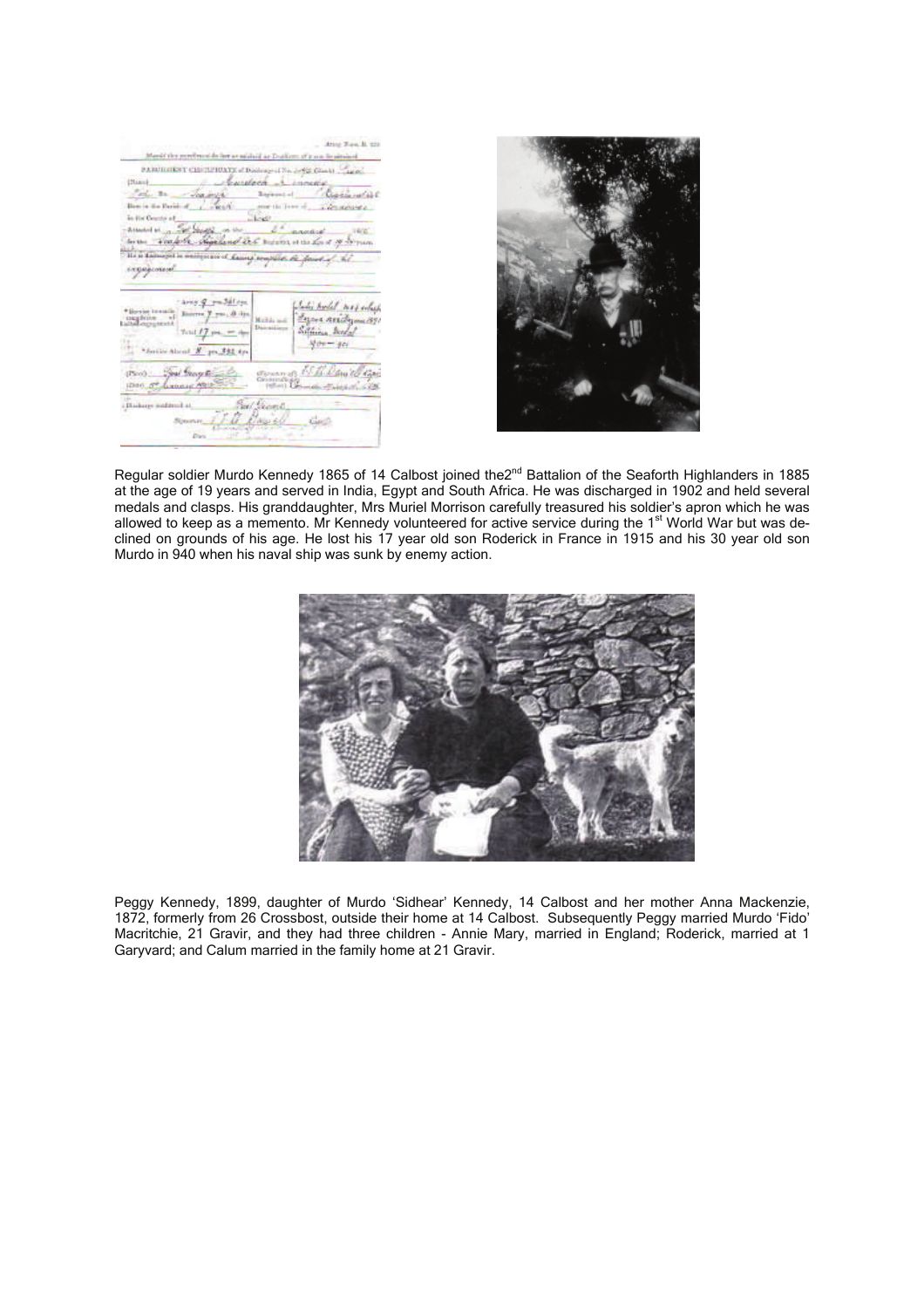Below left: Here is a copy of a letter received by Mr and Mrs Munro and Anna Kennedy, 14 Calbost from Queen Elizabeth at the time of the Queen's wedding. The Kennedy family lost a son in each of the two world wars - Roderick at La Bassee in France in 1915, at the age of 17 years; and Murdo R.N.R. lost at sea in 1940, at the age of 30 years. Their father Murdo Kennedy served 21 years in the Army with service in India, Egypt and South Africa etc.

**BUDENDHAM PALACE** Many fond freend,<br>overseare rand me gofte of food<br>at the time of my medding<br>I want to destribute it on lead is can, and to where are the fature with others<br>I first fature with others<br>areast this panel with my very bent wishes  $11521$ **ISTIRIN** tehen

Above: Copy of the notification received by Mr and Mrs Murdo Kennedy, 14 Calbost in February 1915 informing them that their Son Private Roderick Kennedy No. 3/5538 of the Cameron Highlanders was killed in action at La Bassee, France, on 25/27 January 1915.Roderick was born in 1898 and therefore he was only aged 17 years, having enlisted too young by giving false age. Here, also, is a copy of the message the parents received from Lord Kitchener at that time .His father, Murdo Kennedy, who was a retired regular soldier offered to take his place in the Army when it was discovered that he was under-age but that offer was declined.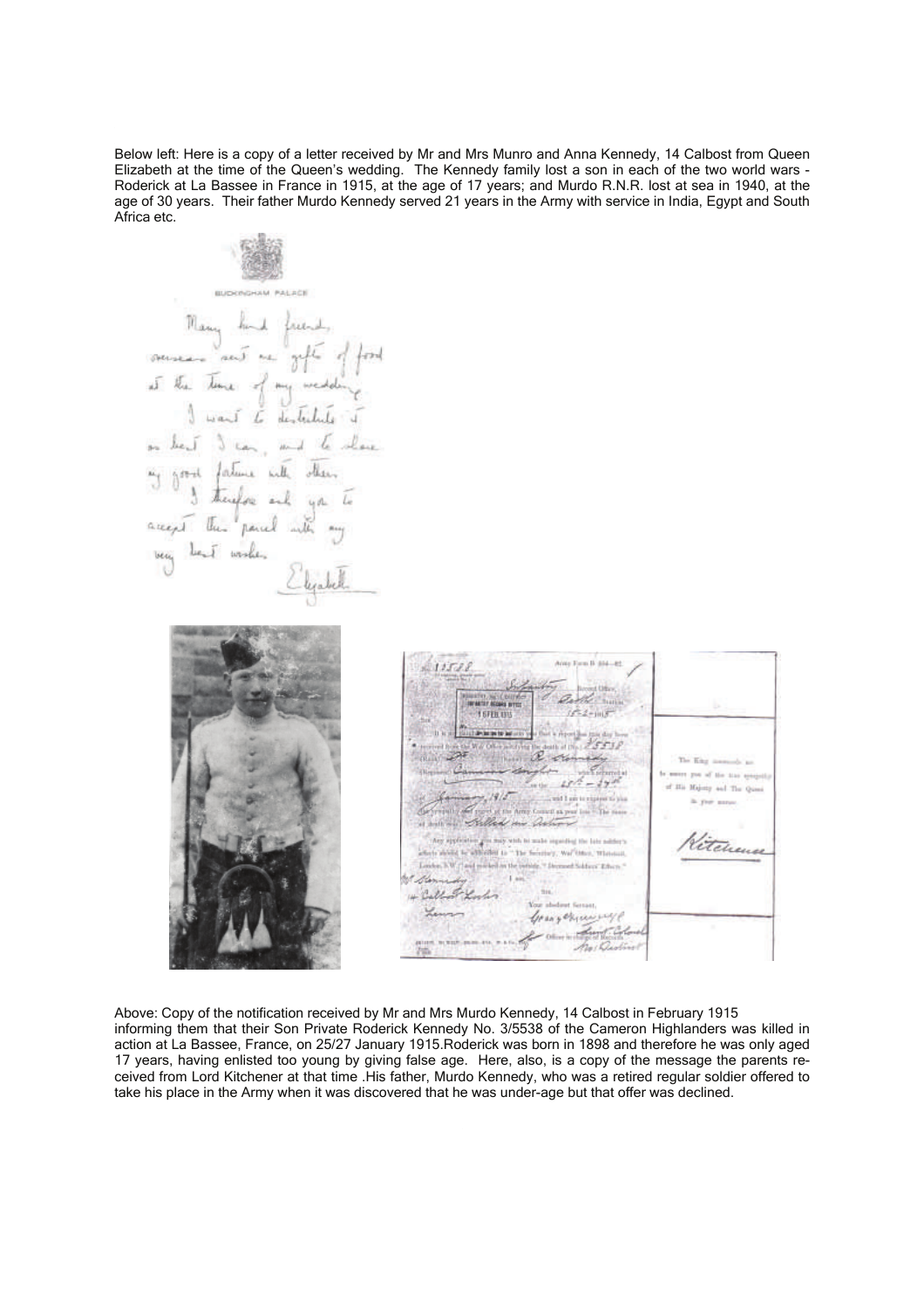

A view of Calbost in the late 1940s.

Top Extreme Left: may be seen a corner of dwelling house No. 1 above the road.

Next: the Dept. House on croft No. 3 still lived-in at that time.

Then: the roof of dwelling house No. 2 at the junction of the new road leading to crofts 8 and 9.

Next: may be seen dwelling house No. 4, 'Tigh Florraidh.'

Then: dwelling house No. 5 at the bend of the road, built in the late 1930s and still lived-in at that time.

Centre of Picture: dwelling house No. 6, as it was built by 'Coinneach T'hormoid' at the end of the Nineteenth Century.

Right of Centre: is Kenneth Mackay's No. 7 dwelling house.

In Forefront Centre below Road to Gravir: may be seen the Village Prayer House which was originally built about 1927 and extended twice in order to accommodate all the worshippers.

Also in Forefront below the road: may be seen the walls of the proposed new home of the Kennedy family of No. 14. Building work was suspended when the Second World War started and Murdo was lost in the war and the building was never completed.

The new road to Gravir was only completed about 1940.

Croft Nos. 8 and 9: may be seen in the background (right) with the new vehicular road built in 1943, enabling peat supplies to reach them by vehicle for the first time ever.

Iain Ruadh's house may be seen with its original tar and felt roof; then Murdo 'Peter' Macleod's house; then Domhnuill Cruaidh's home; and Derrick's house; and Tigh Neill.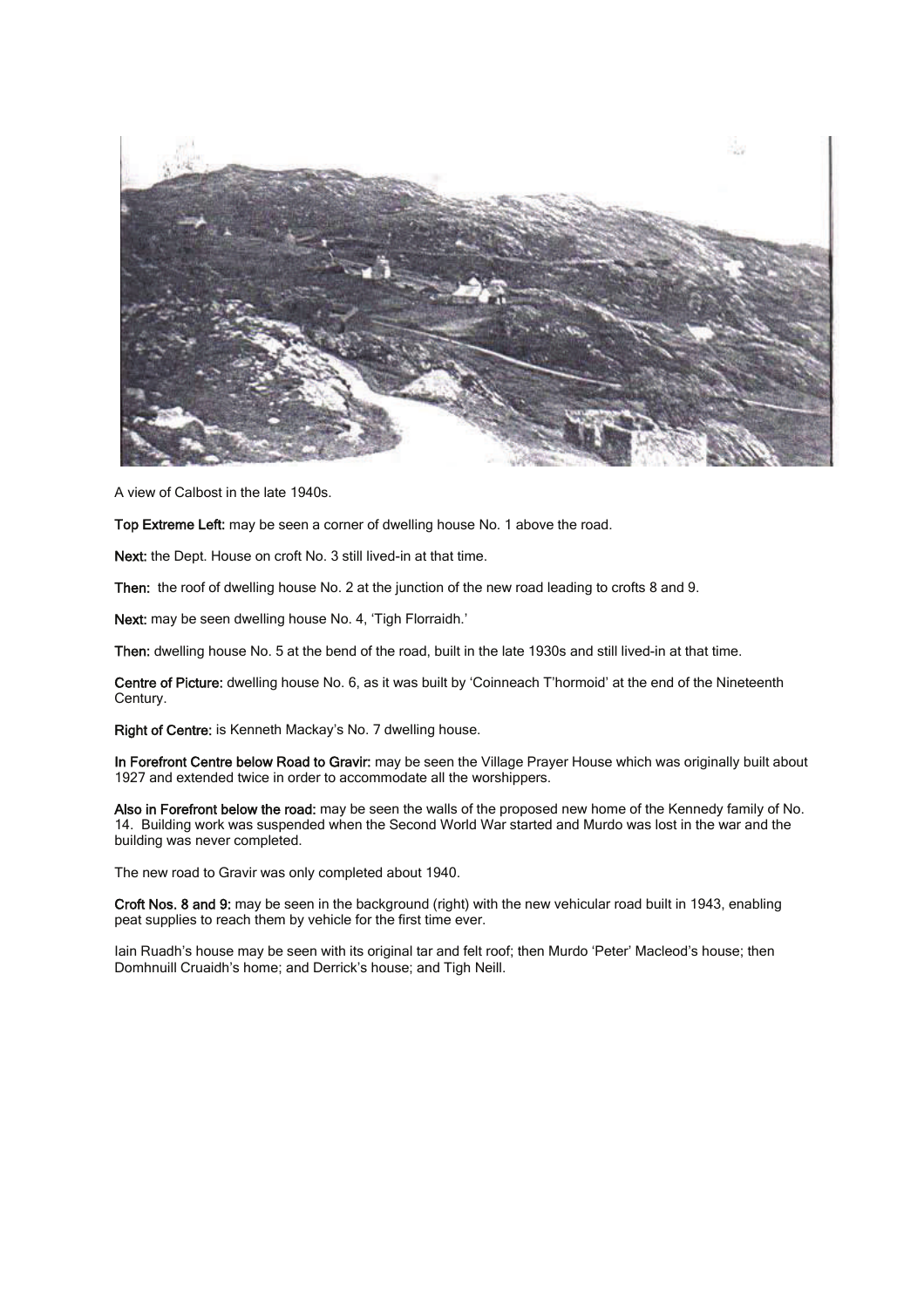

A view of Calbost from Croft 14 as the road goes out towards Gravir, circa. 1975.

In the forefront may be seen the village prayer house as it was refurbished about 1972.

On the right is 'Tigh Choinneach Thormoid,' Kenneth Macleod, croft 6, probably the second oldest white house built in Calbost, now owned by Donald Macleod who came from 20 Marvig and refurbished it. To the left of that is the new house of 'Aonghais Ruaraidh', Angus Smith, croft 5 and to the left of that again is the de-roofed house of 'Calum Ruadh Thormoid Og', Calum Mackenzie, croft 4 and part of 'Leis Mor', Rob Weir the tacksman. On the hill opposite may be seen the road going crofts 8 & 9

Right: centre of photo— Murdo Kennedy, 14 Calbost, who served 20 years in the Seaforth Highlanders. He was involved in action in India, South Africa and Egypt and volunteered twice for service in the First World War





Left: Kenneth Kennedy, 1907, and his brother John on the right 1913 - sons of Murdo Kennedy, 14 Calbost.

Chief Petty Officer Kenneth served 10 years as a Regular in the Royal Navy and he was recalled to active service in the Second World War. Leading seaman John served for 5 ½years on Minesweeping Service in the Second World War. An older brother, Roderick, was killed at the battle of La Bassee in the Mons Campaign in the First World War, at the early age of 18 years. Another Naval Reserve brother Murdo Kennedy lost his life on 8<sup>th</sup> February 1940, aged 30 years, when his ship HMS 'Fort Royal' was sunk by enemy action. Their father Murdo Kennedy served 21 years in the Seaforth Highlanders and volunteered twice for active service in the First World War, but he was declined because of his age.